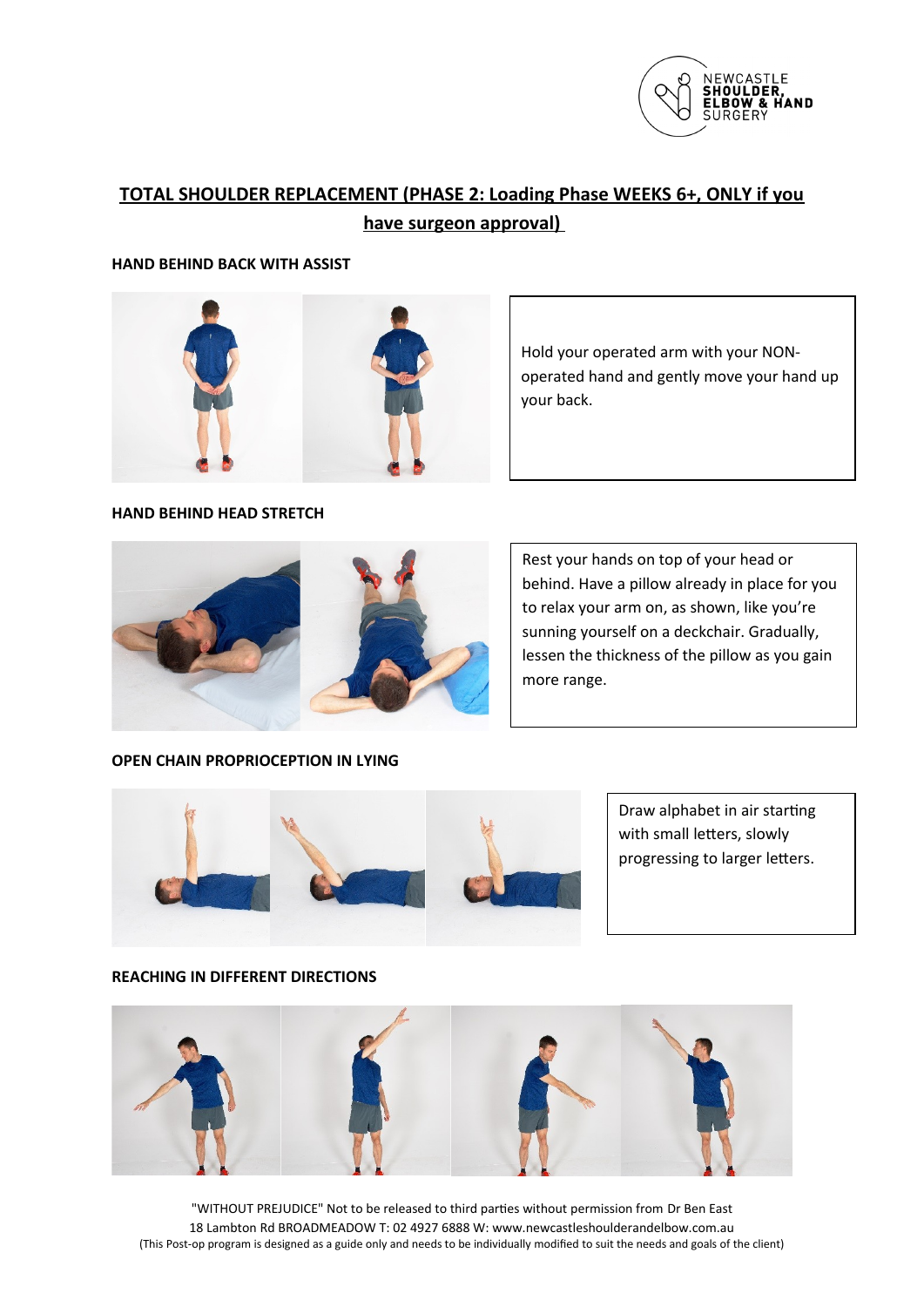

### **ROTATION OUT WITH THERABAND ROTATION IN WITH THERABAND**





**OUT FROM SIDE WITH THERABAND IN TO SIDE WITH THERABAND**



**PUSHING MOTION WITH THERABAND PULLING MOTION WITH THERABAND**





### **BELLY PRESS**



Press hand against belly. Vary the duration of the 'press'.